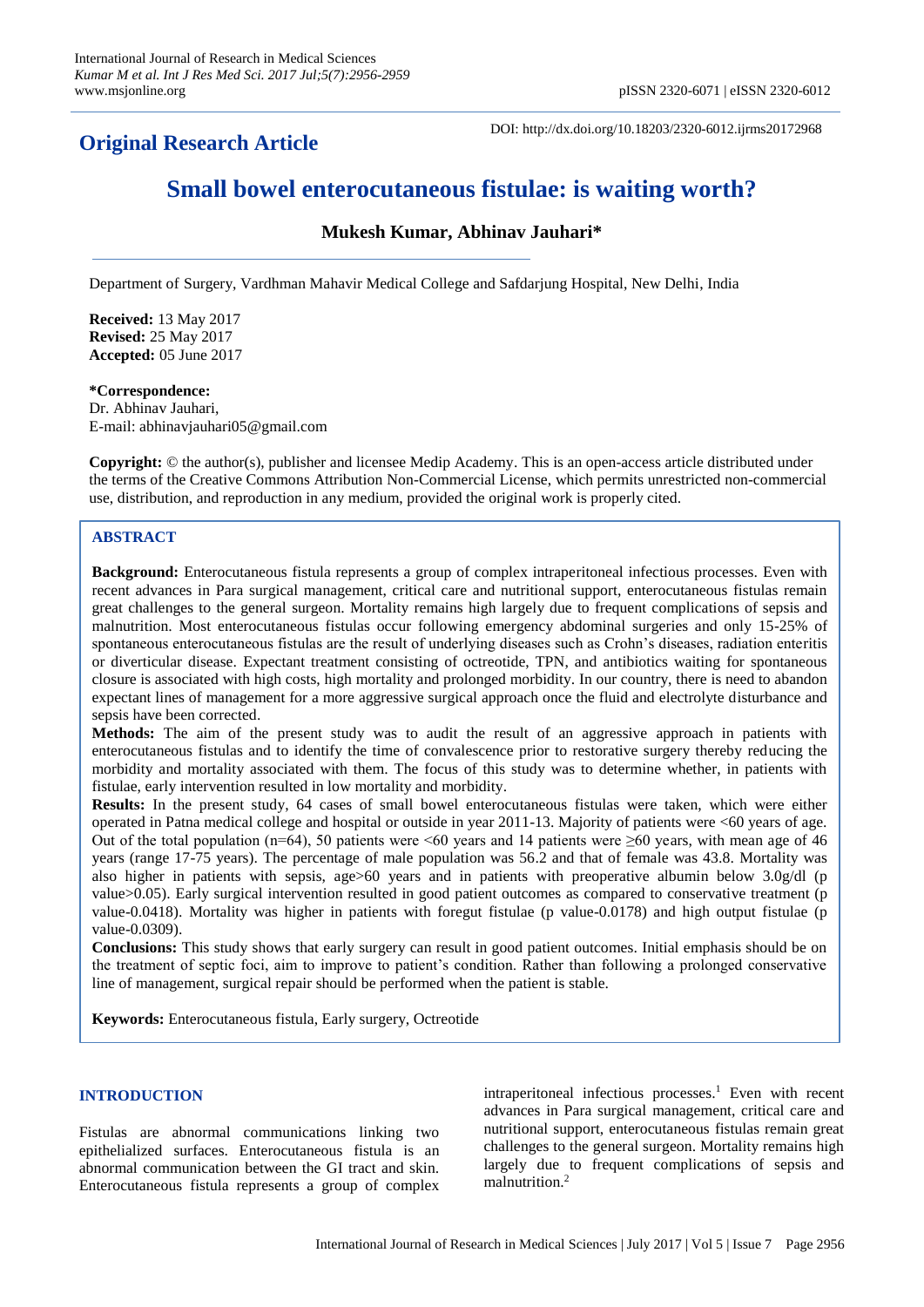Regardless of etiology or specific nature of the fistula the ultimate goals in treating patients with enterocutaneous fistula are the re-establishment of bowel continuity, the ability to achieve oral nutrition and closure of the fistula.

The mortality and morbidity associated with only conservative management is often high and expensive because most patients cannot afford prolonged parenteral nutrition. More over total parenteral nutrition itself carries a high incidence of mechanical, metabolic and infectious complications (such as increased septic morbidity, intestinal atrophy, increased bacterial translocations, liver enzyme abnormalities). 3

Although operations are difficult, if performed early they may be lifesaving.

The social and psychological impact cannot be overlooked due to the complicated wound care required, malnutrition and disability, patients with fistulas are unlikely to be able to work and lose their employment. More over the psychological impact of a difficult draining foul smelling wound and the major impact on the patient's daily activities of living cannot be underestimated. 4

Mortality rate is 44% in patients with enterocutaneous fistula. <sup>5</sup> Since the mid 90's much energy has been invested in optimizing the management. In the second half of the last century the mortality in reputed centres decreased to 5-25%. <sup>6</sup> This was because of imposed surgical, metabolic and medical care.

Expectant treatment consisting of octreotide, TPN, and antibiotics waiting for spontaneous closure is associated with high coasts, high mortality and prolonged morbidity. 7

In our country, there is need to abandon expectant lines of management for a more aggressive surgical approach once the fluid and electrolyte disturbance and sepsis have been corrected.

The aim of the present study was to audit the result of an aggressive approach in patients with enterocutaneous fistulas and to identify the time of convalescence prior to restorative surgery thereby reducing the morbidity and mortality associated with them.

The focus of this study was to determine whether, in patients with fistulae, early intervention resulted in low mortality and morbidity.

## **METHODS**

This was a prospective study carried out in Department of General Surgery at the Patna medical college and Hospital, Patna between July 2011-13. Cases were selected from those patients admitted in surgical wards of PMCH either from emergency services or from outpatient department.

The post-operative patients with enterocutaneous fistulae from the small intestine were included in the study. Patients with salivary, colonic, pancreatic, biliary and perianal fistulae were excluded from the study.

Recurrence was defined as a renewed connection between the intestine and skin after the fistula had either been surgically removed or has closed spontaneously. An abdominal wall defect is defined as any defect of all layers of the abdominal wall leaving the abdominal contents exposed.

All patients were clinically evaluated with meticulous history and physical examination and were investigated by available tests. Information regarding the primary disease and its nature whether inflammatory, traumatic or neoplastic was collected.

A complete review of the surgical notes was done and particular emphasis was given to operative findings, history of bowel injury or any other difficulty encountered during surgery. Details like the method of closing a perforation or doing resection anastomosis were also reviewed.

In postoperative phase, particular emphasis was given to the signs such as fever, shock, abdominal distension, prolonged ileus and insidious jaundice during the third and fifth postoperative day. Abdominal tenderness was also noted. All these signs heralded the occurrence of external fistula. Special consideration was given to signs of sepsis, fluid and electrolyte imbalance, anaemia and haemorrhage.

The diagnosis of a fistula is rarely a problem. Once a fistula had become established the next thing we did was to ascertain the amount and nature of the fistula output. Also noted was the number of external opening and whether wound dehiscence occurred or not.

Degree of malnutrition was the skin around the fistulous opening was noted. The degree of skin excoriation was assessed.

#### *Patients were managed via following protocol*

- Fluid and electrolytes resuscitation (first 48 hours)
- Sepsis Control
- Nutritional state built up-by rehydration and electrolyte correction and enteral nutrition
- Fistula opening covered with stoma bag for skin protection from excoriation
- Defining site of fistula, fistulography and a gastrografin contrast study to define the site of the fistula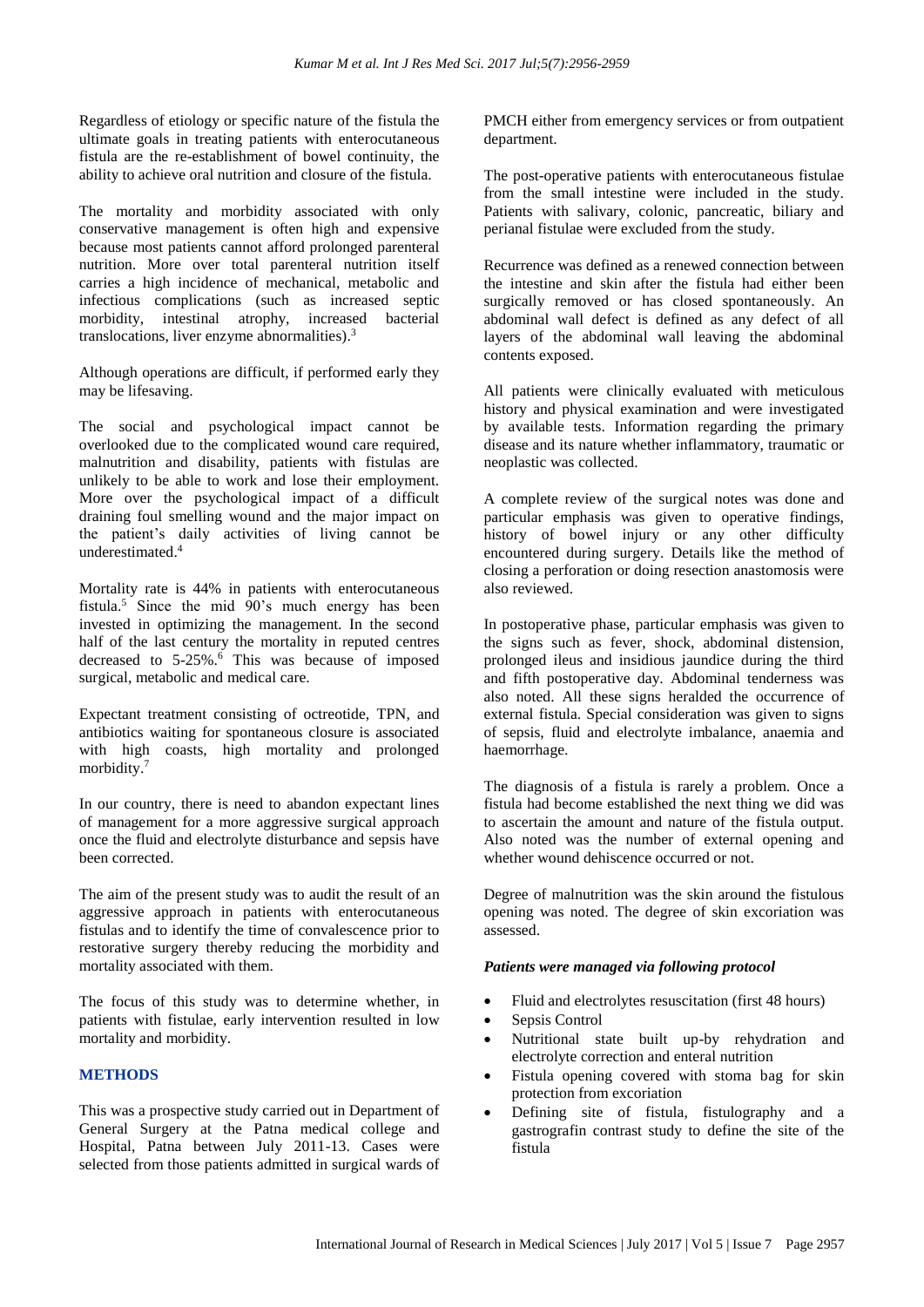• Planning Time of surgery, after control of infection foci and nutritionally optimization patients were planned for surgery.

After patients were optimized, according to site of enterocutaneous fistula there type of surgery was chosen from the following list:

- Laparotomy, drainage and feeding jejunotomy for duodenum leaks
- Laparotomy, exteriorization of fistula and feeding jejunotomy for jejunum leaks
- Laparotomy, ileostomy and mucus fistula for ileal injuries
- Excision of fistula, end to end anastomosis if circumstances were favorable e.g. a clean abdomen in a well-nourished patient.

Octreotide was used in a dose of 100 micrograms eight hourly subcutaneously for a period of 14 days in all cases of high output fistulae, to decrease the fistula output and to correct fluid, electrolyte and nutritional disturbances. Octreotide was used both before and after the initial surgery.

## **RESULTS**

In the present study, 64 cases of small bowel enterocutaneous fistulas were taken, which were either operated in Patna medical college and hospital or outside in year 2011-13. Majority of patients were <60 years of age. Out of the total population (n=64), 50 patients were  $<60$  years and 14 patients were  $\geq 60$  years, with mean age of 46 years (range 17-75 years). The percentage of male population was 56.2 and that of female was 43.8.

The most common cause was surgical (78.13%) mainly emergency procedures. Other causes were tuberculosis, malignancy, radiation and inflammatory bowel disease.

In  $<60$  years group 10 patients were put on conservative treatment and 40 patients had early surgery. Spontaneous closure occurred in only 4 patients (40%) and surgical closure in 34 patients (85%).

In  $\geq 60$  years group 6 patients were put on conservative treatment and 8 patients had early surgery. Among these spontaneous closures occurred in 2 patients (33.3%) and surgical closure occurred in 4 patients (50%).

42 patients were operated within three weeks (65.63%) and 6 patients were operated after three weeks (9.3%). The median period of surgical intervention was 15 days (range 3-34 days) from the occurrence of fistula. Surgery was performed when the patient's condition was stable and no signs of sepsis were present. Conservative treatment was done in 16 patients. Spontaneous closure was in six patients (37.5%). Early surgical intervention resulted in good patient outcomes as compared to conservative treatment (p value-0.0418). The median length of hospital stay was 19.8 days (range 5-86 days).

Total mortality was 12.5% (eight patients). Multi-organ failure due to sepsis was the main cause of death. Mortality was higher in patients with foregut fistulae (p value-0.0178) and high output fistulae (p value-0.0309).

Mortality was also higher in patients with sepsis, age  $>60$ years and in patients with preoperative albumin below 3.0g/dl (p value>0.05).

## **Table 1: Outcomes of treatment.**

|                    | <b>Total population</b><br>$(n=64)$ | $\frac{0}{\alpha}$ |
|--------------------|-------------------------------------|--------------------|
|                    | Surgical closure (48)               |                    |
| Success of surgery | 38                                  | 59.37              |
| Releak             | 6                                   | 9.37               |
| Mortality          |                                     | 6.25               |
|                    | <b>Conservative</b>                 |                    |
|                    | approach $(16)$                     |                    |
| <b>Success</b>     | 6                                   | 9.37               |
| Mortality          |                                     | 6.25               |

## **DISCUSSION**

Enterocutaneous fistula is a common postoperative complication of bowel surgery mainly from disrupted anastomosis. The treatment of patients with small bowel enterocutaneous fistulae is complex and a challenge for every surgeon.

This study shows that adherence to a strict treatment guideline for patients with small bowel ECFs results in a good outcome with a relatively short period convalescence.

In the study, after diagnosing the patient's condition had been established and once all septic foci had been adequately treated, majority of patients underwent surgery.

Closure rates were better in patients  $<60$  years group than in patients above 60 years. Surgical closure rates were higher than spontaneous closure rates in both groups. This was very much similar to that analysis done by Gupta M Mortality was higher in  $\geq 60$  year's group  $(28.5\%)$  than in <60 years group (8%), but the data was statistically significant (p value- 0.1548).<sup>8</sup>

Octreotide was used in all cases of high output fistulas and it was found that there was a significant reduction in fistula output within the first 48 hrs. Significant reduction in fistula output after octreotide has also been reported by Paran et al, Sleth et al and Kocak et al.<sup>9-11</sup> Although somatostatin effectively reduces the fistula output, the rate of spontaneous closure is not changed.<sup>11,12</sup>